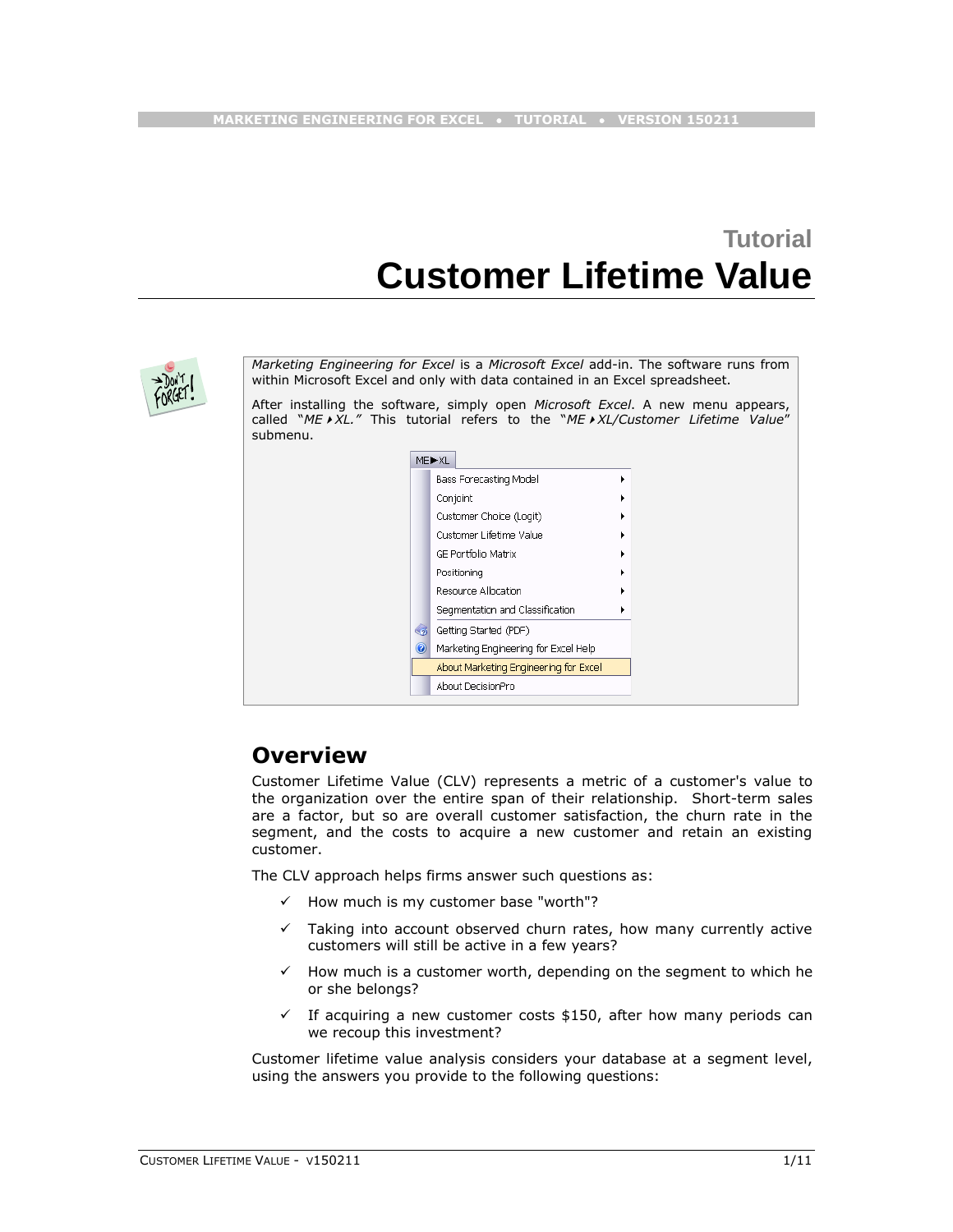- $\checkmark$  How many segments do you have in your database, and how many customers per segment?
- $\checkmark$  For a given period, how much is a customer worth in each segment (margins and costs)?
- $\checkmark$  What is the likelihood that a customer in segment A will switch to segment B during the next period?

# **Getting Started**

A CLV analysis allows you to use your own data directly or a template preformatted by the ME $X^L$  software.



The next section explains how to create an easy-to-use template to enter your own data.

If you want to run a CLV analysis immediately, open the example file "*OfficeStar Data (CLV).xls*" and jump to "Step 3: Running analysis" (p. [5\)](#page-4-0). By default, the example files install in "*Documents/My Marketing Engineering/.*"

# **Step 1 Creating a template**

### **Using the interactive assistant**

In Excel, if you click on ME  $\rightarrow$  XL  $\rightarrow$  Customer LIFETIME VALUE  $\rightarrow$  Create Template, a dialog box appears. This box represents the first step in creating a template to run the CLV analysis software. The first dialog box prompts you to use an interactive assistant.

Unless you are already familiar with the methodology, you should select "yes."

| <b>ME Create Customer Lifeti</b> ?                                                               |
|--------------------------------------------------------------------------------------------------|
| Please select how you would like to create the<br>Customer Lifetime Value Template.              |
| <b>Interactive Assistant</b>                                                                     |
| Would you like to use the Interactive Assistant to<br>create a customer lifetime value template? |
| G Yes                                                                                            |
| No (recommended for expert users only)<br>C.                                                     |
|                                                                                                  |
|                                                                                                  |
|                                                                                                  |
|                                                                                                  |
|                                                                                                  |
|                                                                                                  |
| Next ><br>Cancel                                                                                 |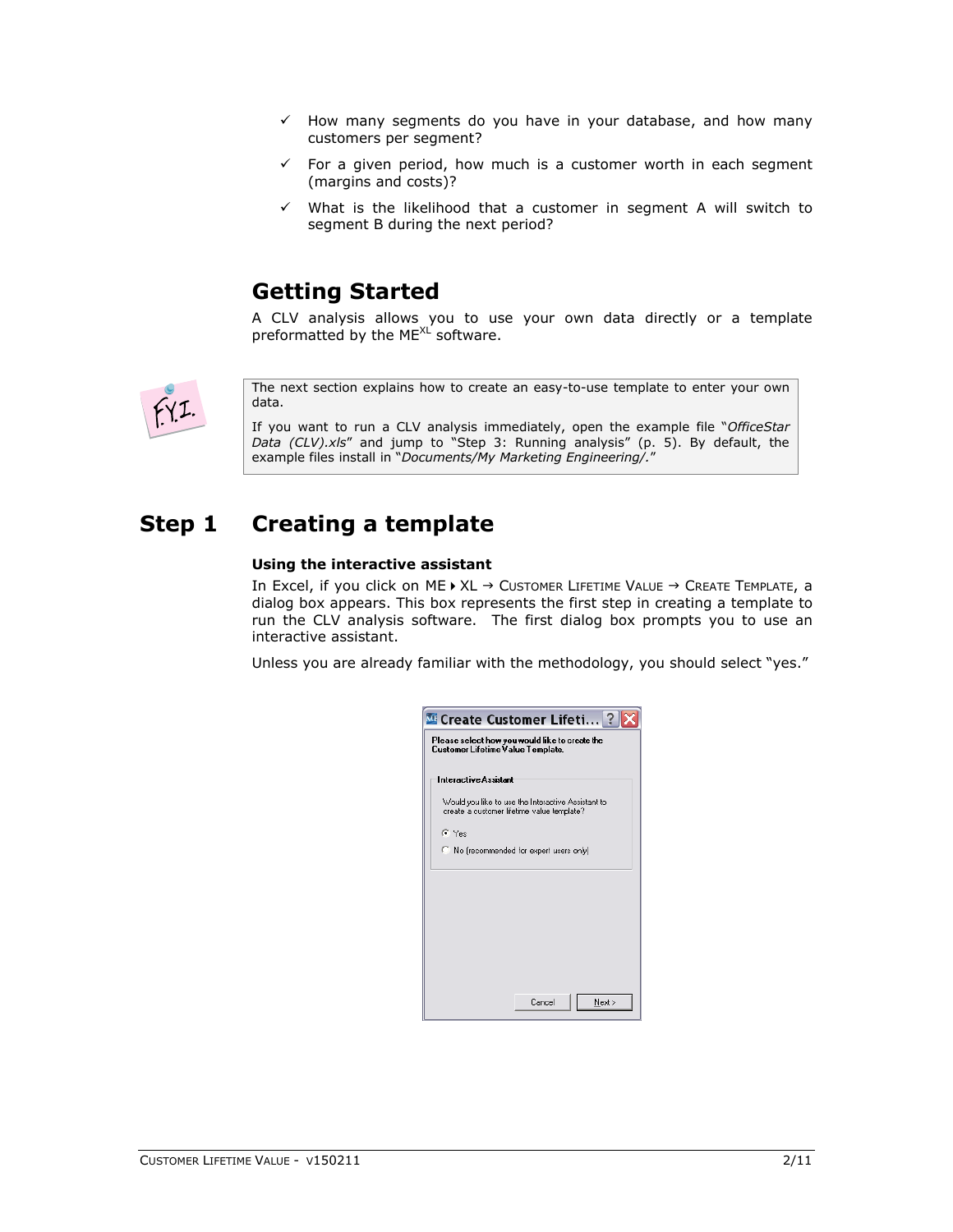### **Listing segments**

The first step of the template generation process requires you to label and list the segments that you want taken into account. Enter the names of segments to which a customer can belong. Press ENTER or click the "Add to list" button to add it to the "List of Segments."

| <b>ME Add Segments</b>                                                                                 |            |        |  |  |  |  |  |  |  |  |
|--------------------------------------------------------------------------------------------------------|------------|--------|--|--|--|--|--|--|--|--|
| Enter the segments of your CLV analysis. A segment<br>of "lost customers" will automatically be added. |            |        |  |  |  |  |  |  |  |  |
| Segments                                                                                               |            |        |  |  |  |  |  |  |  |  |
|                                                                                                        |            |        |  |  |  |  |  |  |  |  |
| New segment:                                                                                           |            |        |  |  |  |  |  |  |  |  |
| Add to list                                                                                            |            |        |  |  |  |  |  |  |  |  |
| List of Segments                                                                                       |            |        |  |  |  |  |  |  |  |  |
|                                                                                                        |            |        |  |  |  |  |  |  |  |  |
|                                                                                                        |            |        |  |  |  |  |  |  |  |  |
|                                                                                                        |            |        |  |  |  |  |  |  |  |  |
|                                                                                                        |            |        |  |  |  |  |  |  |  |  |
| Up                                                                                                     | Down       | Delete |  |  |  |  |  |  |  |  |
|                                                                                                        |            |        |  |  |  |  |  |  |  |  |
| Cancel                                                                                                 | < Previous | 0K     |  |  |  |  |  |  |  |  |

Note that a segment of "lost customers" always appears in your list. This segment has the following properties:

- $\checkmark$  There is no activity by these customers (margins and costs equal 0).
- $\checkmark$  It entails an absorbing relationship state. As soon as a customer reaches this segment, he or she stays there forever. In other words, there is 100% chance the customer stays in that segment in the next period, and all other transition probabilities equal 0%.

| <b>ME Add Segments</b>                                                                                 |                  |  |  |  |  |  |  |  |  |  |  |
|--------------------------------------------------------------------------------------------------------|------------------|--|--|--|--|--|--|--|--|--|--|
| Enter the segments of your CLV analysis. A segment<br>of "lost customers" will automatically be added. |                  |  |  |  |  |  |  |  |  |  |  |
| Segments                                                                                               |                  |  |  |  |  |  |  |  |  |  |  |
| New segment:                                                                                           |                  |  |  |  |  |  |  |  |  |  |  |
| <b>Cold Customers</b>                                                                                  |                  |  |  |  |  |  |  |  |  |  |  |
| Add to list                                                                                            |                  |  |  |  |  |  |  |  |  |  |  |
| List of Segments                                                                                       |                  |  |  |  |  |  |  |  |  |  |  |
| <b>Active Customers</b><br>Warm Customers                                                              |                  |  |  |  |  |  |  |  |  |  |  |
|                                                                                                        |                  |  |  |  |  |  |  |  |  |  |  |
|                                                                                                        |                  |  |  |  |  |  |  |  |  |  |  |
|                                                                                                        |                  |  |  |  |  |  |  |  |  |  |  |
|                                                                                                        |                  |  |  |  |  |  |  |  |  |  |  |
| Up<br>Down                                                                                             | Delete           |  |  |  |  |  |  |  |  |  |  |
| Cancel                                                                                                 | < Previous<br>OK |  |  |  |  |  |  |  |  |  |  |
|                                                                                                        |                  |  |  |  |  |  |  |  |  |  |  |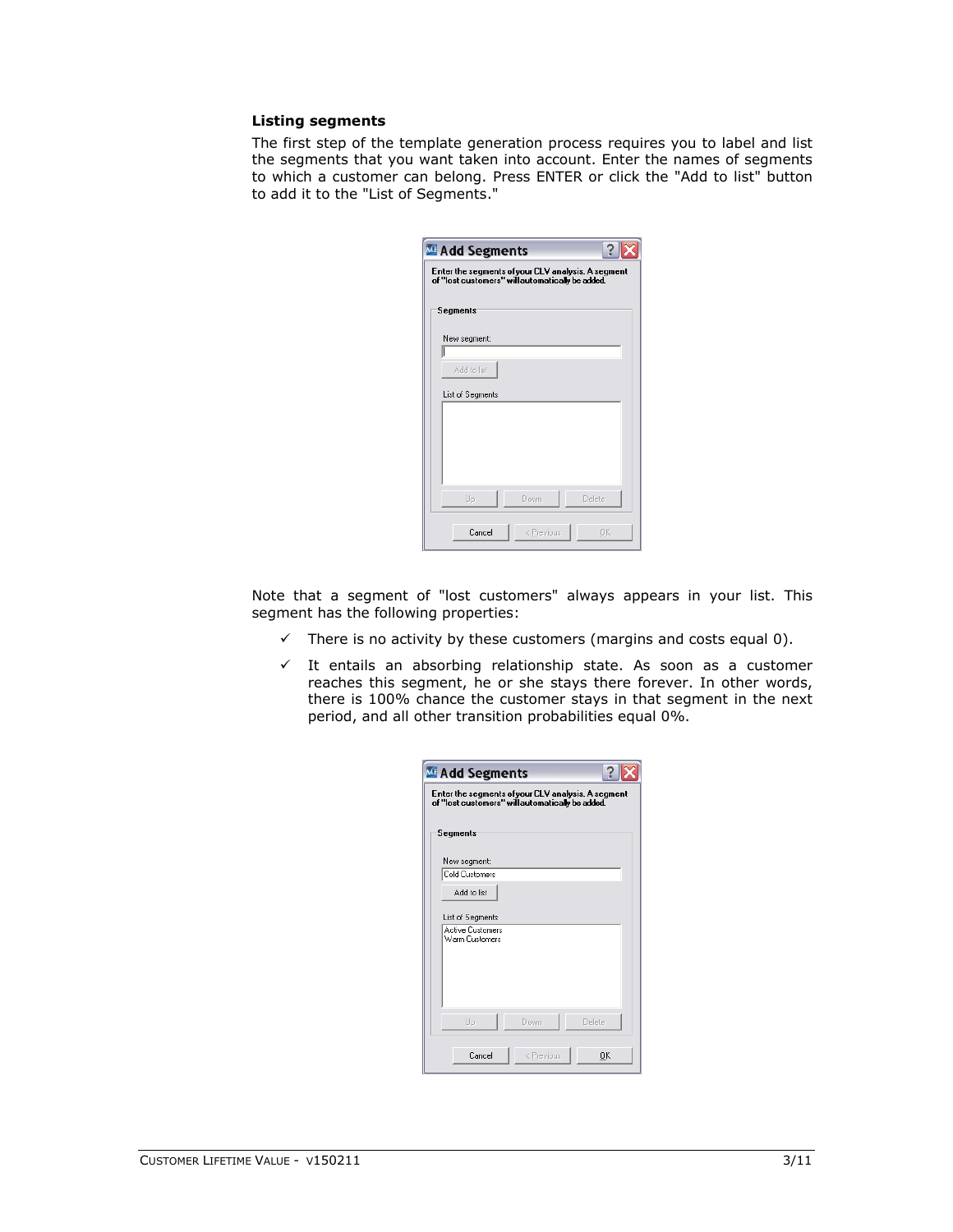After entering all your segments (at least one), click the OK button to proceed to the next step of the template creation process. Clicking on the OK button generates a template.



#### **Not using the interactive assistant**

You may skip this intermediary step and create a blank template. When you are prompted to use the interactive assistant, just click "no." The following dialog box appears:

| Create Customer Lifeti ?<br>Please select the number of customer segments to<br>design your customer lifetime value analysis. |            |        |
|-------------------------------------------------------------------------------------------------------------------------------|------------|--------|
| <b>Options</b>                                                                                                                |            |        |
| Number of segments                                                                                                            |            | з<br>÷ |
| (A segment of "lost customers" will automatically<br>be added to the design)                                                  |            |        |
|                                                                                                                               |            |        |
|                                                                                                                               |            |        |
|                                                                                                                               |            |        |
|                                                                                                                               |            |        |
|                                                                                                                               |            |        |
|                                                                                                                               |            |        |
| Cancel                                                                                                                        | < Previous | OK     |

When you click OK, you generate a new blank spreadsheet. You must enter the segment labels manually in the spreadsheet.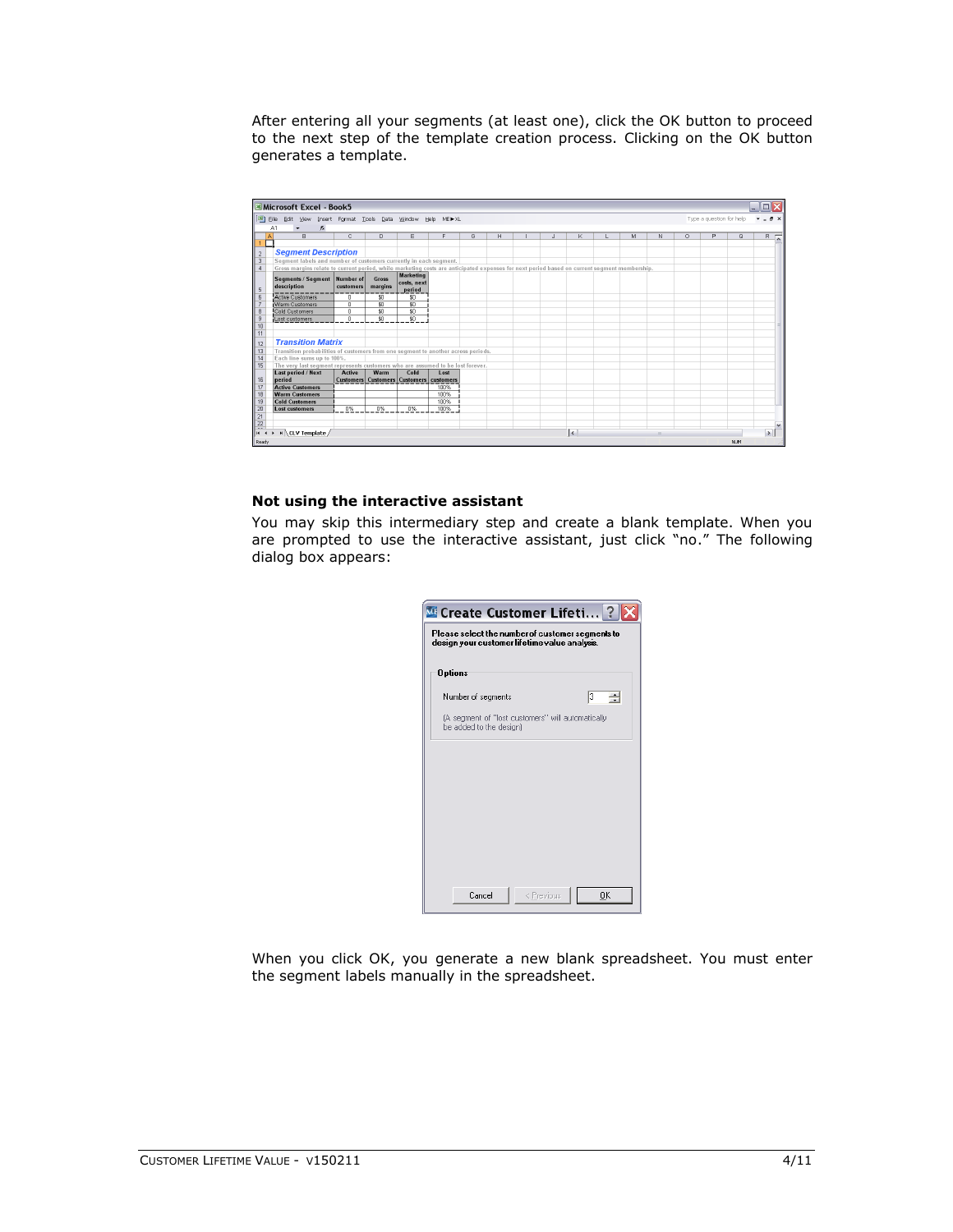| Microsoft Excel - Book6                                                                                                                     |                                     |                                     |                                            |                    |   |   |              |                     |   |     |    |                          |          | ▬                  |
|---------------------------------------------------------------------------------------------------------------------------------------------|-------------------------------------|-------------------------------------|--------------------------------------------|--------------------|---|---|--------------|---------------------|---|-----|----|--------------------------|----------|--------------------|
| 图 Eile<br>Edit View<br>$f_{\mathcal{R}}$<br>A1                                                                                              |                                     |                                     | Insert Format Tools Data Window Help ME▶XL |                    |   |   |              |                     |   |     |    | Type a question for help |          | A X                |
| $\overline{R}$<br>$\overline{A}$                                                                                                            | $\overline{C}$                      | $\overline{D}$                      | E                                          | F                  | G | H | $\mathsf{J}$ | K                   | M | N   | 0. | P                        | $\Omega$ | $R$ $\overline{A}$ |
|                                                                                                                                             |                                     |                                     |                                            |                    |   |   |              |                     |   |     |    |                          |          |                    |
| <b>Segment Description</b>                                                                                                                  |                                     |                                     |                                            |                    |   |   |              |                     |   |     |    |                          |          |                    |
| Segment labels and number of customers currently in each segment.                                                                           |                                     |                                     |                                            |                    |   |   |              |                     |   |     |    |                          |          |                    |
| Gross margins relate to current period, while marketing costs are anticipated expenses for next period based on current segment membership. |                                     |                                     |                                            |                    |   |   |              |                     |   |     |    |                          |          |                    |
| Segments / Segment Number of<br>description                                                                                                 | customers                           | <b>Gross</b><br>margins             | <b>Marketing</b><br>costs, next<br>period  |                    |   |   |              |                     |   |     |    |                          |          |                    |
| Enter segment label 1<br>here                                                                                                               | $\Omega$                            | \$0                                 | \$0                                        |                    |   |   |              |                     |   |     |    |                          |          |                    |
| Enter segment label 2<br>here                                                                                                               | $\mathbf{0}$                        | \$Ū                                 | \$0                                        |                    |   |   |              |                     |   |     |    |                          |          |                    |
| Enter segment label 3<br>here                                                                                                               | $\Omega$                            | \$0                                 | \$0                                        |                    |   |   |              |                     |   |     |    |                          |          |                    |
| Lost customers                                                                                                                              | $\mathbf{0}$                        | \$0                                 | $\overline{50}$                            |                    |   |   |              |                     |   |     |    |                          |          |                    |
|                                                                                                                                             |                                     |                                     |                                            |                    |   |   |              |                     |   |     |    |                          |          |                    |
|                                                                                                                                             |                                     |                                     |                                            |                    |   |   |              |                     |   |     |    |                          |          |                    |
| <b>Transition Matrix</b>                                                                                                                    |                                     |                                     |                                            |                    |   |   |              |                     |   |     |    |                          |          |                    |
| Transition probabilities of customers from one segment to another across periods.<br>Each line sums up to 100%.                             |                                     |                                     |                                            |                    |   |   |              |                     |   |     |    |                          |          |                    |
| The very last seqment represents customers who are assumed to be lost forever.                                                              |                                     |                                     |                                            |                    |   |   |              |                     |   |     |    |                          |          |                    |
| Last period / Next<br>period                                                                                                                | Enter<br>segment<br>label 1<br>here | Enter<br>segment<br>label 2<br>here | Enter<br>segment<br>label 3<br>here        | I ost<br>customers |   |   |              |                     |   |     |    |                          |          |                    |
| <b>Enter segment label 1</b><br>here                                                                                                        |                                     |                                     |                                            | 100%               |   |   |              |                     |   |     |    |                          |          |                    |
| Enter segment label 2<br>here                                                                                                               |                                     |                                     |                                            | 100%               |   |   |              |                     |   |     |    |                          |          |                    |
| Enter segment label 31<br>here                                                                                                              |                                     |                                     |                                            | 100%               |   |   |              |                     |   |     |    |                          |          |                    |
| <b>Lost customers</b>                                                                                                                       | $0\%$                               | 0%                                  | 0%                                         | 100%               |   |   |              |                     |   |     |    |                          |          |                    |
| H CLV Template /<br><b>H</b> +                                                                                                              |                                     |                                     |                                            |                    |   |   |              | $\vert \cdot \vert$ |   | (1) |    |                          |          | $\rightarrow$      |
| Ready                                                                                                                                       |                                     |                                     |                                            |                    |   |   |              |                     |   |     |    |                          | NUM      |                    |

In this example, if you update the names of the segments in cells B6, B7, and B8, the names of the segments automatically update in the other cells of the spreadsheet.

# <span id="page-4-0"></span>**Step 2 Entering your data**



In this tutorial, we use the example file "*OfficeStar Data (CLV).xls,*" which in the default conditions appear in "*Documents/My Marketing Engineering/.*"

To view a proper data format, open that spreadsheet in Excel. A snapshot is reproduced below.

|                 | Microsoft Excel - OfficeStar (CLV).xls                                                                                                      |               |                |                                               |                  |   |   |   |                     |   |              |          |                          |          |                    |
|-----------------|---------------------------------------------------------------------------------------------------------------------------------------------|---------------|----------------|-----------------------------------------------|------------------|---|---|---|---------------------|---|--------------|----------|--------------------------|----------|--------------------|
|                 | Elle Edit View Insert Format Tools Data Window Help METXL                                                                                   |               |                |                                               |                  |   |   |   |                     |   |              |          | Type a question for help |          |                    |
|                 | A1<br>$\hat{\kappa}$                                                                                                                        |               |                |                                               |                  |   |   |   |                     |   |              |          |                          |          |                    |
|                 | $\overline{B}$<br>$\mathbf{A}$                                                                                                              | $\mathbb{C}$  | $\overline{D}$ | F                                             | F                | G | H | J | ĸ                   | M | N            | $\Omega$ | p                        | $\Omega$ | $R$ $\overline{A}$ |
|                 |                                                                                                                                             |               |                |                                               |                  |   |   |   |                     |   |              |          |                          |          |                    |
| $\sqrt{2}$      | <b>Segment Description</b>                                                                                                                  |               |                |                                               |                  |   |   |   |                     |   |              |          |                          |          |                    |
| $\overline{3}$  | Segment labels and number of customers currently in each segment.                                                                           |               |                |                                               |                  |   |   |   |                     |   |              |          |                          |          |                    |
| Δ               | Gross margins relate to current period, while marketing costs are anticipated expenses for next period based on current segment membership. |               |                |                                               |                  |   |   |   |                     |   |              |          |                          |          |                    |
|                 | Segments / Segment Number of                                                                                                                |               | Gross          | <b>Marketing</b>                              |                  |   |   |   |                     |   |              |          |                          |          |                    |
|                 | description                                                                                                                                 | customers     | margins        | costs, next                                   |                  |   |   |   |                     |   |              |          |                          |          |                    |
| 5               |                                                                                                                                             |               |                | period                                        |                  |   |   |   |                     |   |              |          |                          |          |                    |
| 6               | <b>Active Customers</b>                                                                                                                     | 12000         | 390            | \$25                                          |                  |   |   |   |                     |   |              |          |                          |          |                    |
|                 | Warm Customers                                                                                                                              | 4000          | 50             | \$15                                          |                  |   |   |   |                     |   |              |          |                          |          |                    |
| 8<br>9          | Cold Customers                                                                                                                              | 3000<br>6000  | \$0<br>\$0     | \$10<br>$\overline{50}$                       |                  |   |   |   |                     |   |              |          |                          |          |                    |
| 10              | Lost customers                                                                                                                              |               |                |                                               |                  |   |   |   |                     |   |              |          |                          |          |                    |
| 11              |                                                                                                                                             |               |                |                                               |                  |   |   |   |                     |   |              |          |                          |          |                    |
|                 | <b>Transition Matrix</b>                                                                                                                    |               |                |                                               |                  |   |   |   |                     |   |              |          |                          |          |                    |
| 12              |                                                                                                                                             |               |                |                                               |                  |   |   |   |                     |   |              |          |                          |          |                    |
| 13<br>14        | Transition probabilities of customers from one segment to another across periods.<br>Each line sums up to 100%.                             |               |                |                                               |                  |   |   |   |                     |   |              |          |                          |          |                    |
| 15              | The very last segment represents customers who are assumed to be lost forever.                                                              |               |                |                                               |                  |   |   |   |                     |   |              |          |                          |          |                    |
|                 |                                                                                                                                             |               |                |                                               |                  |   |   |   |                     |   |              |          |                          |          |                    |
|                 | Last period / Next                                                                                                                          | <b>Active</b> | Warm           | Cold                                          | I ost            |   |   |   |                     |   |              |          |                          |          |                    |
|                 | period                                                                                                                                      |               |                | Customers   Customers   Customers   customers |                  |   |   |   |                     |   |              |          |                          |          |                    |
| 16              |                                                                                                                                             |               |                |                                               |                  |   |   |   |                     |   |              |          |                          |          |                    |
| 17              | <b>Active Customers</b>                                                                                                                     | 75%           | 25%            |                                               | 0%               |   |   |   |                     |   |              |          |                          |          |                    |
| 18              | <b>Warm Customers</b>                                                                                                                       | 30%           |                | 70%                                           | $\overline{0\%}$ |   |   |   |                     |   |              |          |                          |          |                    |
| 19              | <b>Cold Customers</b>                                                                                                                       | 8%            |                |                                               | 92%              |   |   |   |                     |   |              |          |                          |          |                    |
| 20              | Lost customers                                                                                                                              | 0%            | 0%             | 0%                                            | 100%             |   |   |   |                     |   |              |          |                          |          |                    |
| 21              |                                                                                                                                             |               |                |                                               |                  |   |   |   |                     |   |              |          |                          |          |                    |
| $\overline{22}$ |                                                                                                                                             |               |                |                                               |                  |   |   |   |                     |   |              |          |                          |          | $\rightarrow$      |
| $H - 4$         | M CLV Template /                                                                                                                            |               |                |                                               |                  |   |   |   | $\vert \cdot \vert$ |   | $\mathbf{u}$ |          |                          |          |                    |
| Ready           |                                                                                                                                             |               |                |                                               |                  |   |   |   |                     |   |              |          |                          | NUM      |                    |

A typical CLV analysis spreadsheet contains:

- **Number of customers** per segment. As of today, how many customers does the company have in each segment?
- **Gross margins,** or the average margins that the company expects from a customer over each period (e.g., year, quarter), on the basis of the segment to which this customer belongs during that period. In the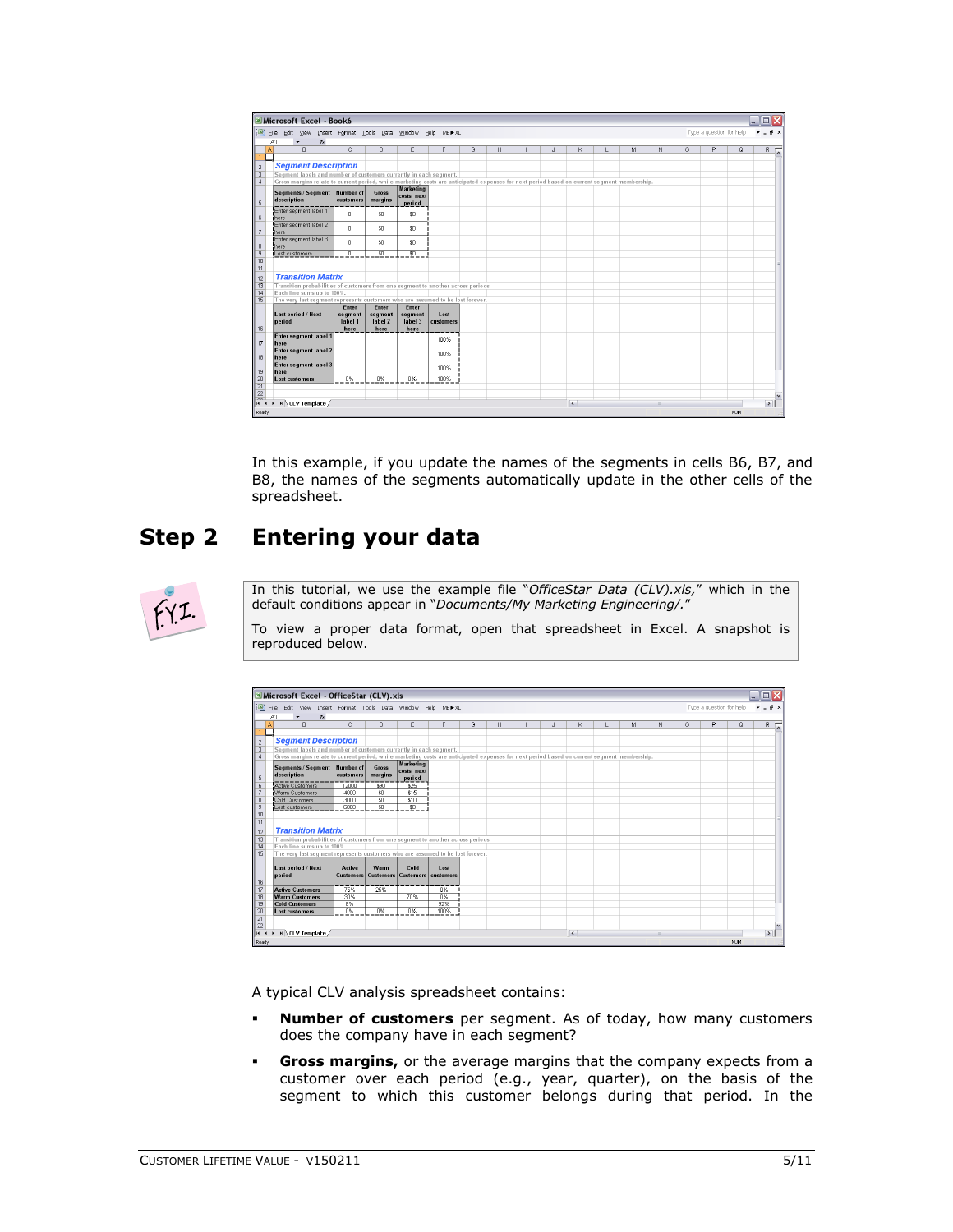OfficeStar example, a customer who belongs to the "Warm Customer" segment should generate \$27 of gross margins on average during the next period (30% of Warm Customers will transition to Active Customers and account for \$90 gross margin per customer:  $30\% * $90 = $27$  average gross margin).

- **Marketing costs,** or how much money the company plans to spend per customer during the next period, according to the segment to which this customer belongs at the beginning of the period. Typically, active customers are followed more closely, receive more attention (e.g., direct marketing solicitations, sales representatives visits), and cost more to the firm.
- **Transition matrix,** which summarizes the likelihood a customer will switch segments during each period. This matrix should be read horizontally, and each line sums to 100% (because all customers appear in some segment). In the OfficeStar example, an active customer has a 75% likelihood of remaining in the same segment and a 25% chance of switching to the warm customer segment.



A customer's behavior during the previous period determines into which segment that customer is classified, and his or her segment membership then determines the marketing dollars the company should allocate to that customer in the next period.

In the OfficeStar example, a warm customer costs \$15 in next period, but the margins this customer will generate remain unknown. A warm customer has a 30% chance of becoming an active customer (and thus generating \$90 of gross margins, for \$75 net profit) but a 70% chance of becoming a cold customer (and thus generating no revenues whatsoever, for a loss of \$15).

# **Step 3 Running analyses**

After entering your data in the Excel spreadsheet using the appropriate format, click on ME  $\rightarrow$  XL  $\rightarrow$  Customer LIFETIME VALUE  $\rightarrow$  RUN ANALYSIS. The dialog box that appears indicates the next steps required to perform a CLV analysis of your data.

| <b>ME</b> Customer Lifetime Value                                                                   | 57                            |  |  |  |  |  |  |  |  |
|-----------------------------------------------------------------------------------------------------|-------------------------------|--|--|--|--|--|--|--|--|
| Please select the options to run your customer lifetime<br>value analysis.                          |                               |  |  |  |  |  |  |  |  |
| <b>Options</b>                                                                                      |                               |  |  |  |  |  |  |  |  |
| Number of periods                                                                                   | 120<br>÷                      |  |  |  |  |  |  |  |  |
| Discount factor (%)                                                                                 | $\frac{15}{15}$ $\rightarrow$ |  |  |  |  |  |  |  |  |
| □ Do not apply discount factor to Period 1                                                          |                               |  |  |  |  |  |  |  |  |
| <b>Setting</b>                                                                                      |                               |  |  |  |  |  |  |  |  |
| C Transactional                                                                                     |                               |  |  |  |  |  |  |  |  |
| C Contractional                                                                                     |                               |  |  |  |  |  |  |  |  |
| <b>Next Steps</b>                                                                                   |                               |  |  |  |  |  |  |  |  |
| Next, you will be asked to select Cell Ranges for the<br>Segment Description and Transition Matrix. |                               |  |  |  |  |  |  |  |  |
| Save choices in current spreadsheet                                                                 |                               |  |  |  |  |  |  |  |  |
| Cancel                                                                                              | Next                          |  |  |  |  |  |  |  |  |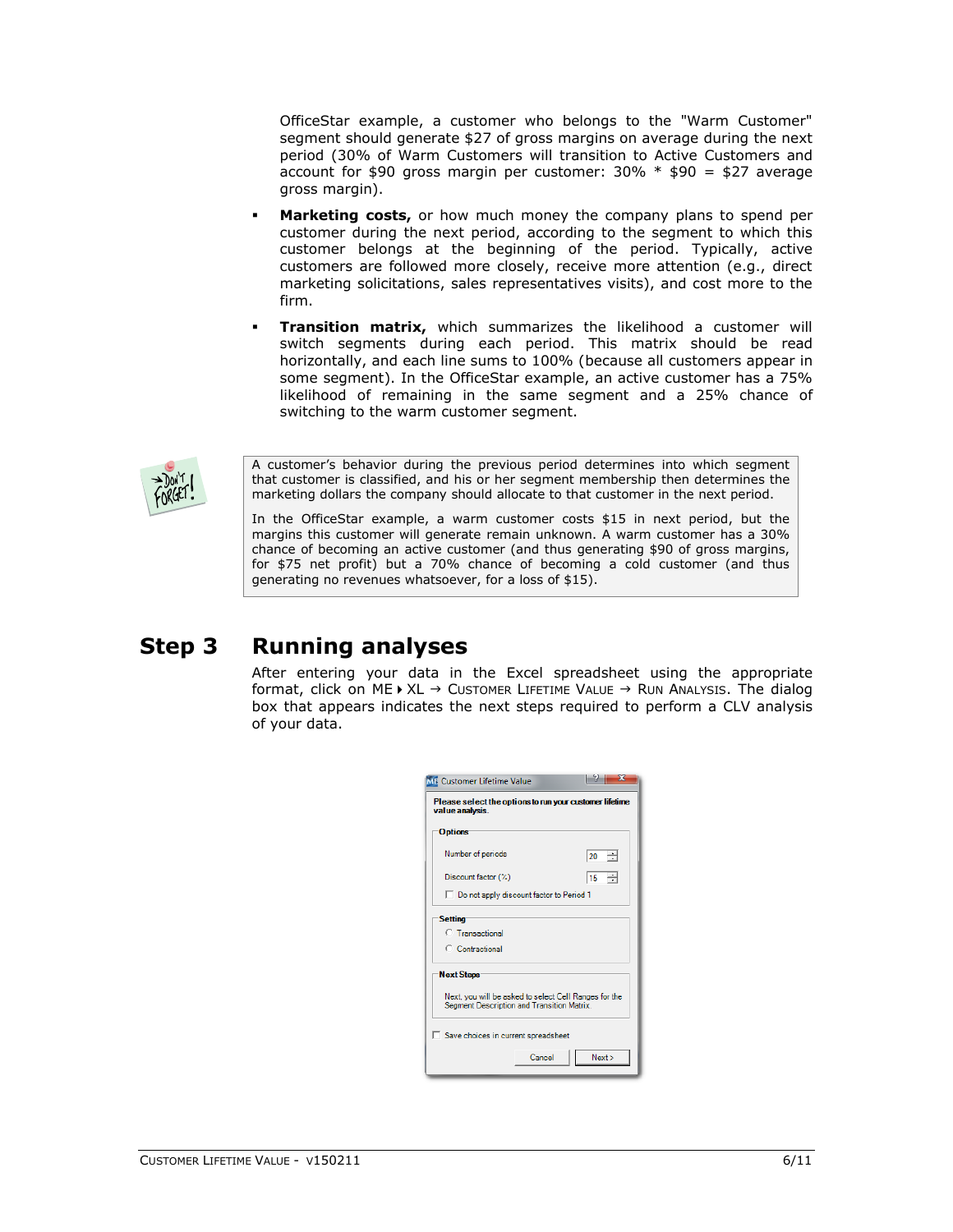- **Number of periods:** Specify the number of periods for which you want a detailed CLV analysis. Note that this choice does NOT affect the CLV computations, because the value of a customer always gets estimated over an infinite time horizon (though as time passes and discount rates apply, future revenues have less relative impact). The number of periods affects only the level of output. A "period" within the software is not a specific length of time; it can be any length of time that you choose (e.g., month, quarter, year, etc.).
- **Discount factor:** Indicate the discount rate to apply for the value of a dollar spent or received in the future compared with currently. A discount rate of 15% means that \$100 profit in the next period is only "worth" \$86.9 in today's dollars, after applying the following formula:

# **Discounted Value = Value / (1 + Discount Rate)**

A greater discount factor reduces the impact of future revenues on CLV computations and thus focuses on short-term profits. You should increase the discount rate for turbulent or rapidly evolving markets, in which conditions change rapidly and future revenues therefore are highly uncertain.



The *discount factor* gets applied after each period, regardless of how you define a period.

If you define a period as a quarter, a discount factor of 15% translates into an effective yearly discount rate of almost 48% (15% discount rate applied four times per year). Remember to take this multiplicative effect into account when selecting an appropriate discount factor.

- **Setting:** Select either Transactional or Contractual depending on the nature of the product or service you are modelling.
	- Contractual models imply the existence of a contract between the transacting parties (e.g., a mobile phone contract between the provider and consumer). Contractual relationships imply continuous transactions and a known end to the contract.
	- Transactional models imply discrete transactions with no implied end to the relationship (although customers who lapsed for several periods might be considered "lost" once and for all).

For use with our CLV model, the impact of this setting will affect the first period of the analysis. A Contractual setting implies no loss/gain of customer in the first period (since the customer is under contract) while the Transactional setting will reflect loss/gain in the first period.

After selecting these options, you must select the cells containing the data.

First, the software asks for ranges of the current segment sizes and profits and costs for each segment, including a row dedicated to permanently lost customers. If you use a template generated by Marketing Engineering for Excel, it has already pre-selected the cell ranges.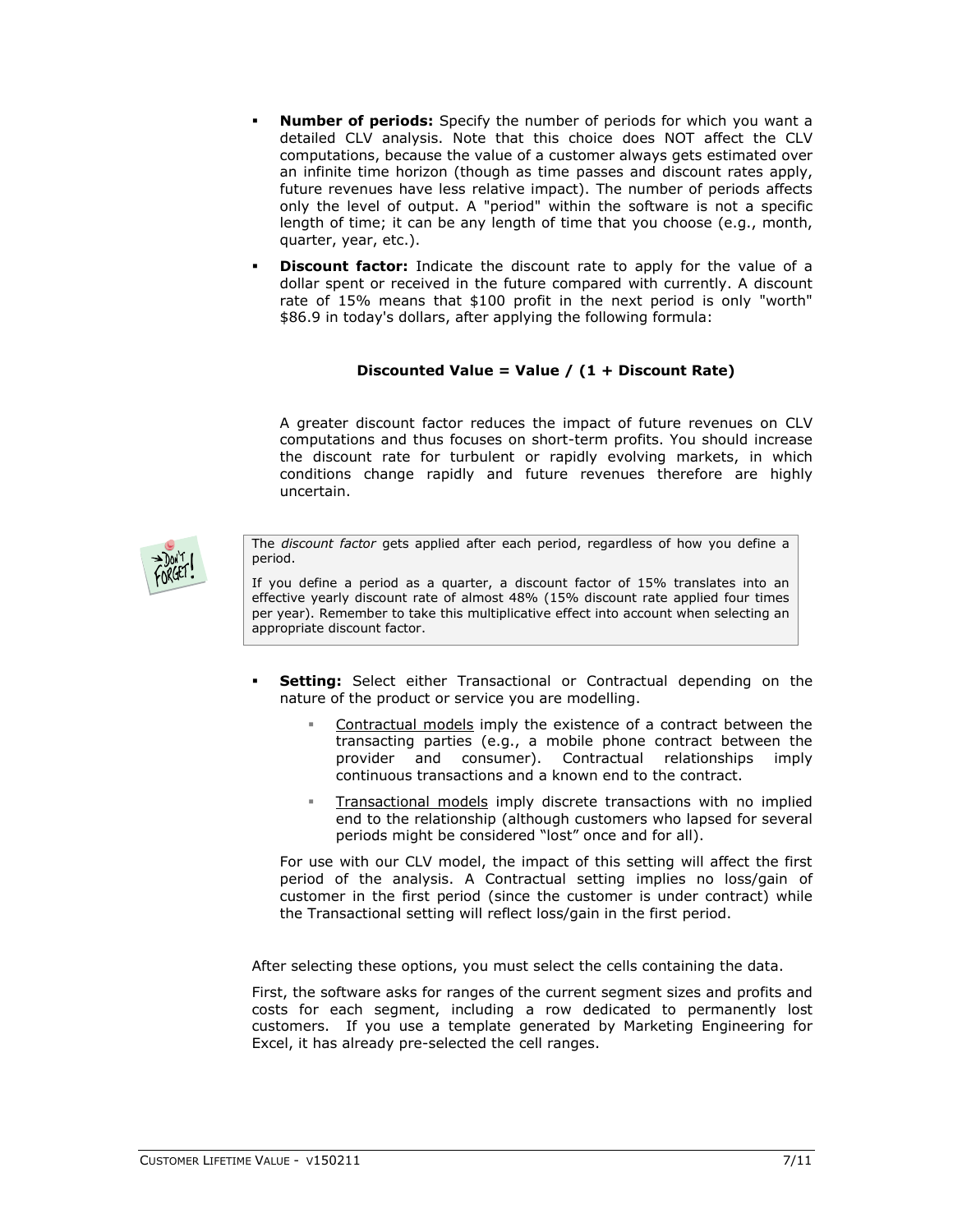| <b>CLV Analysis</b>                                                                                                                                  |  |  |  |  |  |  |  |  |
|------------------------------------------------------------------------------------------------------------------------------------------------------|--|--|--|--|--|--|--|--|
| Please select Cell Range for Segment Description                                                                                                     |  |  |  |  |  |  |  |  |
| The first column should contain segment names, then<br>number of customers, gross margins and marketing costs<br>per customer/period in that segment |  |  |  |  |  |  |  |  |
| CLV Template'!\$B\$6:\$E\$9                                                                                                                          |  |  |  |  |  |  |  |  |
| Cancel<br>OK                                                                                                                                         |  |  |  |  |  |  |  |  |

Second, the software asks for a square range that shows the likelihood that a customer in each segment (row) will switch to each segment (column) in the following period.

| <b>CLV Analysis</b>                                                                                             |  |  |  |  |  |  |  |  |
|-----------------------------------------------------------------------------------------------------------------|--|--|--|--|--|--|--|--|
| Please select Cell Range for Transition Matrix                                                                  |  |  |  |  |  |  |  |  |
| Matrix should not contain labels, and should contain N<br>rows and N columns, where N is the number of segments |  |  |  |  |  |  |  |  |
| CLV Template !\$C\$17:\$F\$20                                                                                   |  |  |  |  |  |  |  |  |
| Cancel<br>ΩK                                                                                                    |  |  |  |  |  |  |  |  |

The newly generated spreadsheet contains the results of your CLV analysis.

## **How to obtain results from the "standard" CLV formula**

The textbook formula to compute CLV is often given as:

### **CLV = (Revenues – Costs) / (1 – retention + discount)**

As an illustration, let's take the example introduced by Ofek (2002), and discussed on p.53 of *Principles of Marketing Engineering 2 nd Ed.*:

- The gross margin per customer and per year is \$14 (\$20 of revenues *minus* \$6 of costs).
- The retention rate is 75% (i.e., the churn rate is 25%).
- The discount rate is 10%.

This gives the value:

### **CLV = (\$20 - \$6) / (1 – 0.75 + 0.10) = \$40**

To obtain the same results within Marketing Engineering for Excel, enter the following data: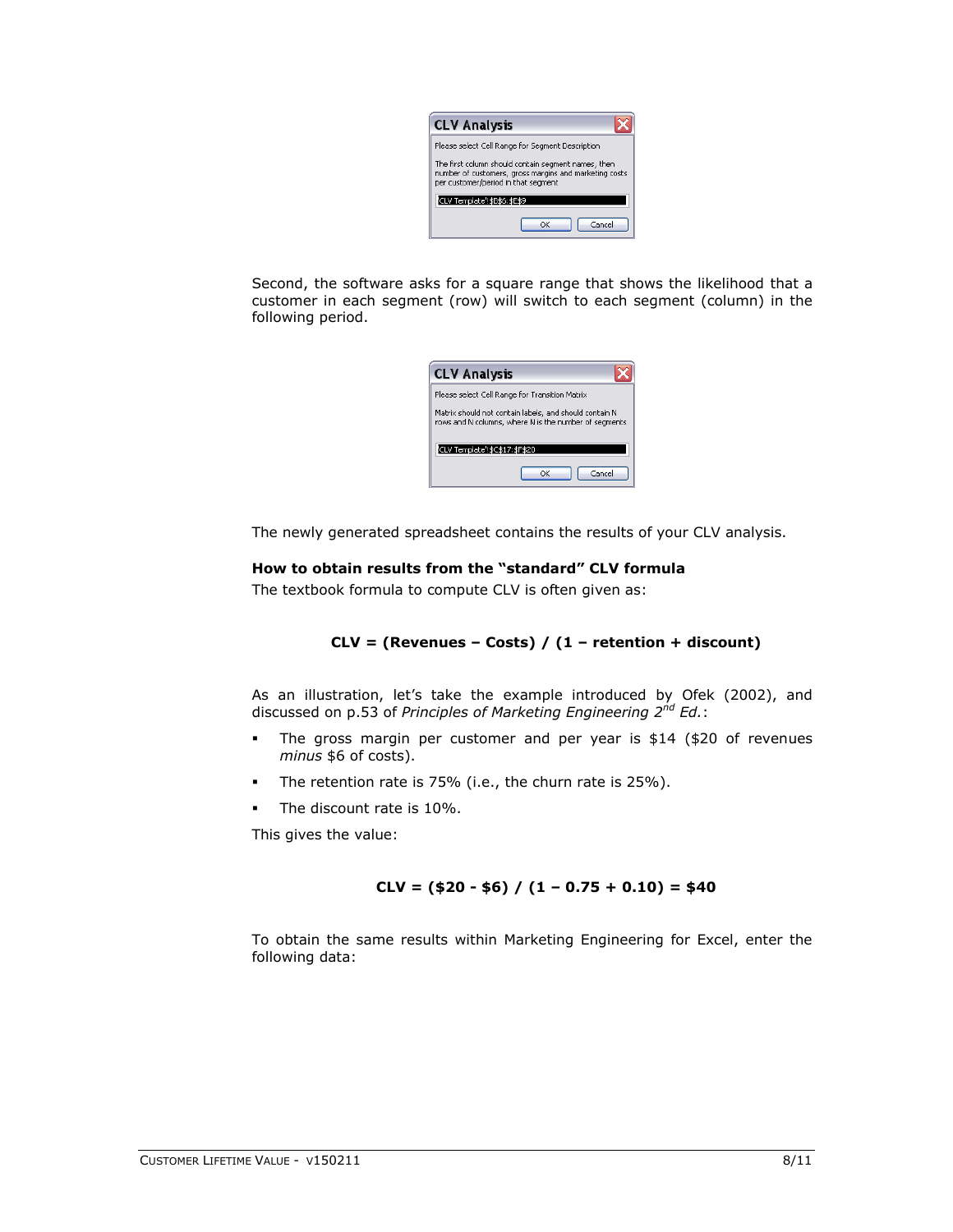| <b>Segment Description</b>                                                        |                               |                         |                                           |  |
|-----------------------------------------------------------------------------------|-------------------------------|-------------------------|-------------------------------------------|--|
| Number of customers currently in each segment, gross margins generated per perio  |                               |                         |                                           |  |
| <b>Segments / Segment</b><br>description                                          | <b>Number of</b><br>customers | <b>Gross</b><br>margins | <b>Marketing</b><br>costs, next<br>period |  |
| <b>Active customers</b>                                                           | 1                             | <b>S14</b>              | <b>SO</b>                                 |  |
| Lost customers                                                                    | o                             | S <sub>0</sub>          | \$O                                       |  |
|                                                                                   |                               |                         |                                           |  |
| <b>Transition Matrix</b>                                                          |                               |                         |                                           |  |
| Transition probabilities of customers from one segment to another across periods. |                               |                         |                                           |  |
| Each line sums up to 100%.                                                        |                               |                         |                                           |  |
| The very last segment represents customers who are assumed to be lost forever.    |                               |                         |                                           |  |
| Last period / Next period                                                         | <b>Active</b><br>customers    | Lost<br>customers       |                                           |  |
| <b>Active customers</b>                                                           | 75%                           | 25%                     |                                           |  |
| <b>Lost customers</b>                                                             | 0%                            | 100%                    |                                           |  |

And run the analyses with the **contractual setting** and **apply discount rate in period 1** options. The software will give the expected answer: \$40.

The textbook CLV formula is therefore a simple case of the more general CLV framework introduced in ME $\blacktriangleright$  XL, where (a) there is only one segment of customer, (b) if a customer does not buy for one period, it is assumed it will never buy again, and (c) a customer cannot become inactive during the first period (an assumption often used in a contractual setting). All these options can be relaxed in the more general framework.

# **Step 4 Interpreting the results**

### **Customer lifetime value**

The last column of the CLV table outputs the expected CLV of a customer who currently belongs to a given segment, determined by summing the stream of all future gross margins, minus all future marketing costs, and taking into account both the discount factor and the likelihood of customers switching from one segment to another.

| <b>Customer Lifetime Value</b>                                                                  |                               | <b>Transactional</b>    |                                           |                                      |             |                             |             |             |             |             |             |             |             |  |
|-------------------------------------------------------------------------------------------------|-------------------------------|-------------------------|-------------------------------------------|--------------------------------------|-------------|-----------------------------|-------------|-------------|-------------|-------------|-------------|-------------|-------------|--|
| Individual's customer lifetime value (discount rate 15%), per segment.                          |                               |                         |                                           |                                      |             |                             |             |             |             |             |             |             |             |  |
| <b>Segments / Segment</b><br>description                                                        | <b>Number of</b><br>customers | <b>Gross</b><br>margins | <b>Marketing</b><br>costs, next<br>period | <b>Customer</b><br>lifetime<br>value |             |                             |             |             |             |             |             |             |             |  |
| <b>Active Customers</b>                                                                         | 12000                         | <b>S90</b>              | \$25                                      | \$138                                |             |                             |             |             |             |             |             |             |             |  |
| <b>Warm Customers</b>                                                                           | 4000                          | <b>SO</b>               | <b>S15</b>                                | <b>S51</b>                           |             |                             |             |             |             |             |             |             |             |  |
| <b>Cold Customers</b>                                                                           | 3000                          | <b>SO</b>               | <b>S10</b>                                | \$7                                  |             |                             |             |             |             |             |             |             |             |  |
| Lost customers                                                                                  | 6000                          | SO <sub>1</sub>         | SO <sub>1</sub>                           | \$0                                  |             |                             |             |             |             |             |             |             |             |  |
| <b>Number Of Customers Per Segment</b>                                                          |                               |                         |                                           |                                      |             |                             |             |             |             |             |             |             |             |  |
| Simulations of number of customers per segment, over 20 periods.                                |                               |                         |                                           |                                      |             |                             |             |             |             |             |             |             |             |  |
| <b>Segments / Periods</b>                                                                       | $N+1$                         | $N+2$                   | $N+3$                                     | $N+4$                                | $N+5$       | $N+6$                       | $N+7$       | $N+8$       | $N+9$       | $N+10$      | $N+11$      | $N+12$      | $N+13$      |  |
| <b>Active Customers</b>                                                                         | 10440                         | 8954                    | 7667                                      | 6568                                 | 5626        | 4819                        | 4128        | 3537        | 3030        | 2595        | 2223        | 1904        | 1631        |  |
| <b>Warm Customers</b>                                                                           | 3000                          | 2610                    | 2239                                      | 1917                                 | 1642        | 1407                        | 1205        | 1032        | 884         | 757         | 649         | 556         | 476         |  |
| <b>Cold Customers</b>                                                                           | 2800                          | 2100                    | 1827                                      | 1567                                 | 1342        | 1149                        | 985         | 843         | 722         | 619         | 530         | 454         | 389         |  |
| Lost customers                                                                                  | 8760                          | 11336                   | 13268                                     | 14949                                | 16390       | 17625                       | 18682       | 19588       | 20364       | 21029       | 21598       | 22086       | 22503       |  |
| <b>Customer Base's Lifetime Value</b>                                                           |                               |                         |                                           |                                      |             |                             |             |             |             |             |             |             |             |  |
| Customer base's lifetime value (discount rate 15%) and discounted net margins, over 20 periods. |                               |                         |                                           |                                      |             |                             |             |             |             |             |             |             |             |  |
| <b>Margins and costs / Period</b>                                                               | $N+1$                         | $N+2$                   | $N+3$                                     | $N+4$                                | $N+5$       | $N+6$                       | $N+7$       | $N+8$       | $N+9$       | $N+10$      | $N+11$      | $N+12$      | $N+13$      |  |
| <b>Gross margins</b>                                                                            | \$939,600                     | \$805,860               | \$689,985                                 | S591,083                             | \$506,343   | \$433,748                   | \$371,562   | \$318,291   | \$272,658   | \$233,567   | \$200,081   | \$171.395   | \$146,823   |  |
| Marketing costs                                                                                 | \$390,000                     | \$334,000               | \$284,000                                 | \$243,510                            | \$208,609   | \$178,696                   | \$153,076   | \$131,130   | \$112,330   | \$96,225    | \$82,430    | \$70,612    | \$60,488    |  |
| <b>Net margins</b>                                                                              | \$549,600                     | \$471,860               | \$405,985                                 | \$347,573                            | \$297,734   | \$255,053                   | \$218,486   | \$187,161   | \$160,328   | \$137,342   | \$117,651   | \$100,784   | \$86,334    |  |
| Discount factor (15%)                                                                           | 0.87                          | 0.76                    | 0.66                                      | 0.57                                 | 0.50        | 0.43                        | 0.38        | 0.33        | 0.28        | 0.25        | 0.21        | 0.19        | 0.16        |  |
| <b>Discounted net margins</b>                                                                   | \$477,913                     | \$356,794               | \$266,942                                 | \$198,726                            | \$148,027   | \$110,266                   | \$82,137    | \$61,183    | \$45,575    | \$33,949    | \$25,288    | \$18,837    | \$14,032    |  |
| Discounted net margins (d                                                                       | S477,913                      | \$834,707               | \$1,101,649                               | \$1,300,375                          | \$1,448,401 | \$1,558,667                 | \$1,640,804 | \$1,701,988 | \$1,747,563 | \$1,781,512 | \$1,806,800 | \$1,825,637 | \$1,839,669 |  |
| <b>CLV Analysis</b>                                                                             | Lifetime Value                |                         | Segments                                  | <b>Profits and Costs</b>             |             | $\left( \widehat{+}\right)$ |             | ि चि        |             |             |             |             |             |  |

The above example was run using the OfficeStar CLV data set, using Transactional analysis, first period discount and a discount factor of 15%.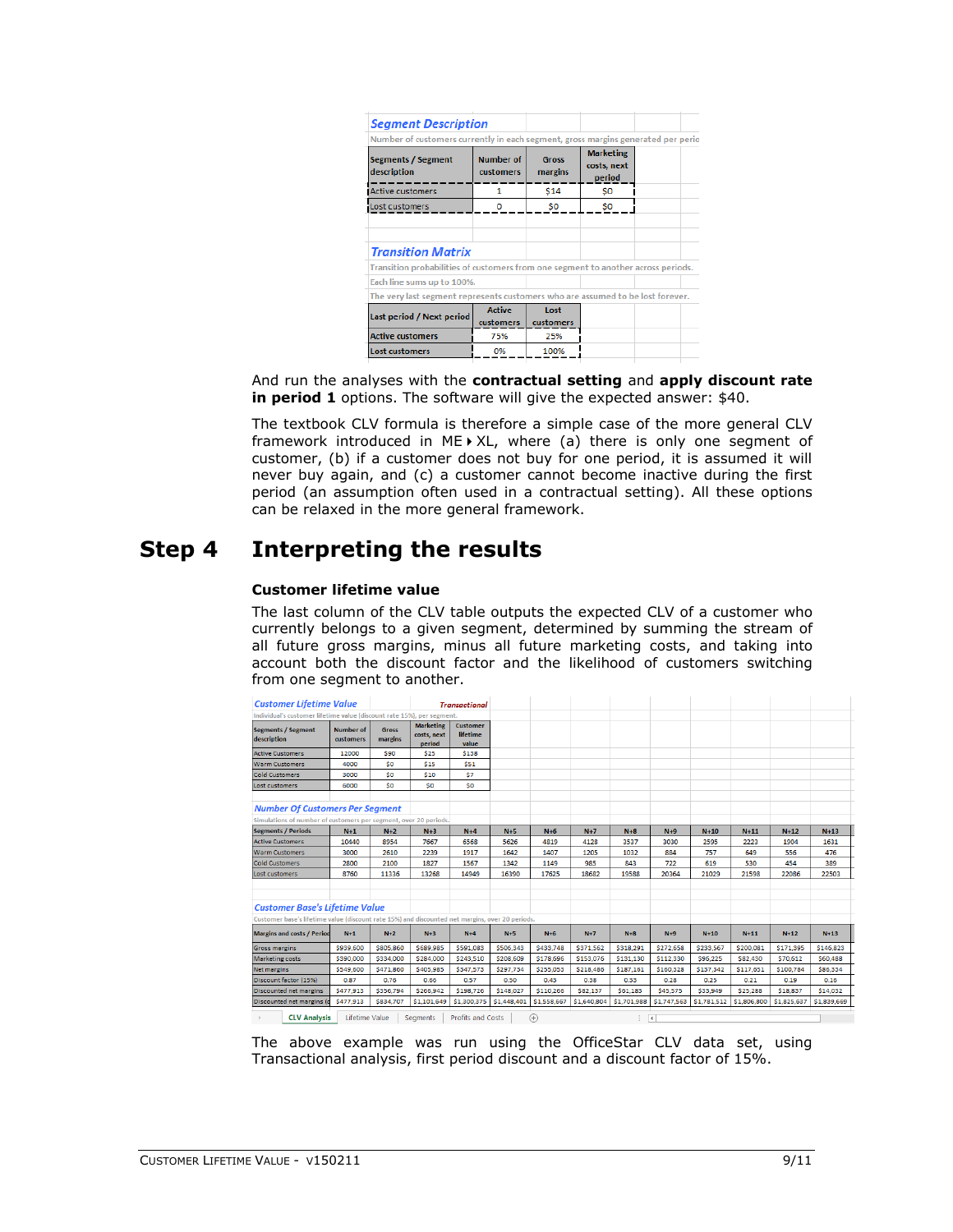

These figures also appear in the "Lifetime Value" chart, shown below.

A customer with a *negative* CLV actually means a loss of money for your firm.

### **Number of customers per segment**

The next table (and chart) shows how many customers will be in each segment at each period of time in the future. The time horizon displayed on the chart matches the number of periods you specified in the "Run Analysis" options.



Note that the "Lost Customers" segment is not displayed. In most applications, all customers eventually become lost customers, and over sufficient time, all other segments become empty.